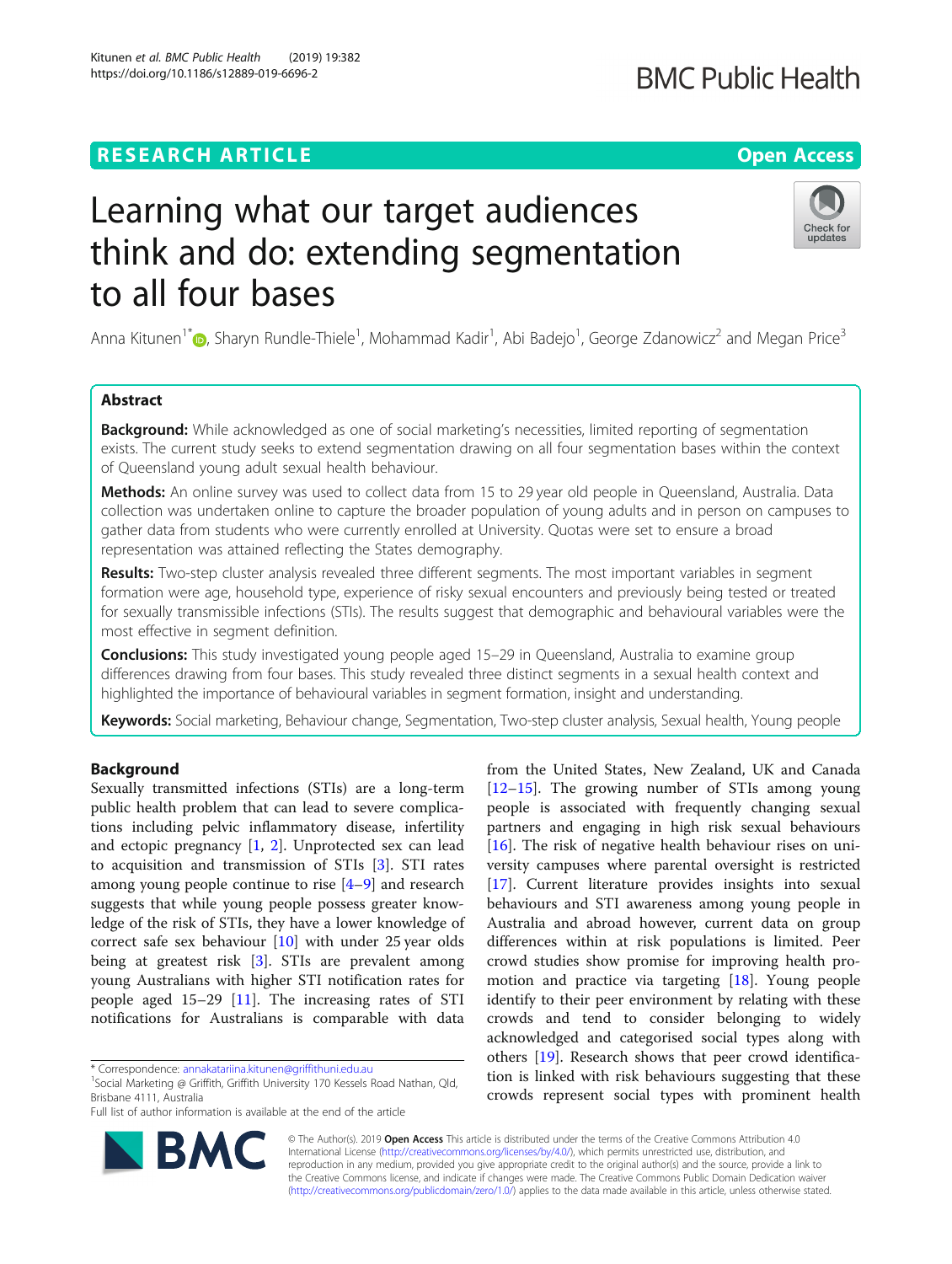behaviour norms [[20](#page-8-0)]. Understanding group differences might enable the development of sexual health programs and interventions to encourage positive health behaviours such as STI testing [\[21\]](#page-8-0). There is a need for effective methods to change negative sexual health behaviours and increase STI awareness in order to increase positive health behaviours.

#### Social marketing

An approach that can help to promote a change in sexual health behaviours is social marketing [[22\]](#page-8-0). Social marketing was first introduced nearly 50 years ago proposing that marketing concepts could be applied to promote social causes [\[23\]](#page-8-0). This led to the first definition of social marketing:

"Social marketing is the design, implementation, and control of programs calculated to influence the acceptability of product planning, pricing, communication, distribution and marketing research".

Social marketing incorporates commercial marketing techniques in the planning, analysis, implementation and assessment of programs designed to influence target audiences to engage in voluntary behaviour change [\[24](#page-8-0)–[26](#page-8-0)]. Andreasen [\[27](#page-8-0)] created six social marketing benchmarks to differentiate social marketing from other health and behavioural change sciences. The six social marketing benchmarks put forward by Andreasen include behaviour change, exchange, formative research, segmentation, marketing mix and competition [[27](#page-8-0)]. Studies show that when more benchmarks elements are correctly applied, behaviour change is more likely [\[28](#page-8-0), [29](#page-8-0)]. However, a recent umbrella review summarises the limited reported use of segmentation in available peer reviewed literature [[30\]](#page-8-0). Examination of systematic reviews extending beyond the umbrella review provide further evidence of the lack of reported segmentation use in scholarly literature [[31,](#page-8-0) [32\]](#page-8-0). In the rare cases where segmentation is reported the most frequently used bases are demographic and geographic [\[33\]](#page-8-0), despite the availability of other segmentation bases [[34\]](#page-8-0). Recent research shows that health and social marketing campaigns targeting high risk subgroups within a health disparity population can benefit from targeting different groups by developing more effective and efficient campaigns [[18\]](#page-8-0).

The current study draws on the social marketing benchmark of segmentation. Segmentation theory and its use in social marketing contexts guarantees further examination to understand if segments can be identified on all four segmentation bases (demographic, geographic, psychographic, behavioural) in order to gain consumer insights to contribute in the planning, analysis, execution and evaluation of social marketing interventions to influence sexual health behaviour. Therefore, the aim of this study is to two-fold: first, to demonstrate how segmentation using two-step cluster analysis can be used to find segments in a sexual health context using all four segmentation bases, and second, utilising identified segments to offer practical implications for social marketers working in the sexual health area.

#### Segmentation

Segmentation is considered as a key benchmark criterion for effective social marketing practice by many authors who have included segmentation in their social marketing frameworks [\[27,](#page-8-0) [35](#page-8-0), [36](#page-8-0)]. Segmentation comprises of three main parts: first, finding homogenous segments within a bigger heterogeneous group, second, assessing and choosing one or several segment(s), and finally developing a program, service or communication strategy matched to the target segment(s) unique needs, wants and characteristics [[37\]](#page-8-0). Segmentation is widely used in commercial contexts [\[38\]](#page-8-0) and segmentation has been identified as an effective way to target messages to reach specific groups delivering attitude and behaviour change in social marketing context [[39\]](#page-8-0). Segmentation also provides social marketers with additional insight to understand the groups that are most likely to change and offers various benefits including a more nuanced understanding of the market given different group interests are accommodated, which in turn enhances ability to more precisely predict behavioural change and increases the likelihood of identifying and utilising a broader array of market opportunities [\[40\]](#page-8-0).

Researchers have previously segmented target audiences based on their demographic and geographic bases in order to find indicators that predict behaviour [[33](#page-8-0), [41,](#page-8-0) [42](#page-8-0)]. Drawing on wider segmentation literature, researchers [[43](#page-8-0)–[45\]](#page-8-0) have criticised demographic and geographic segmentation bases for their failure to predict behaviour (e.g. use a condom). A key explanation for the frequent use of demographic and geographic bases may lie in other studies [[46](#page-8-0)]. For example, one study acknowledged that demographic and geographic variables, unlike psychographic variables, are directly observable and therefore offer assistance in program planning and design. For example, demographic and geographic variables assist marketing managers to decide where to best allocate limited budgets. While demographic variables are not able to predict which people will perform a behaviour they will continue to play an important role in program planning and design given they can be directly linked to understanding where to locate programs and services and which communication channels to use.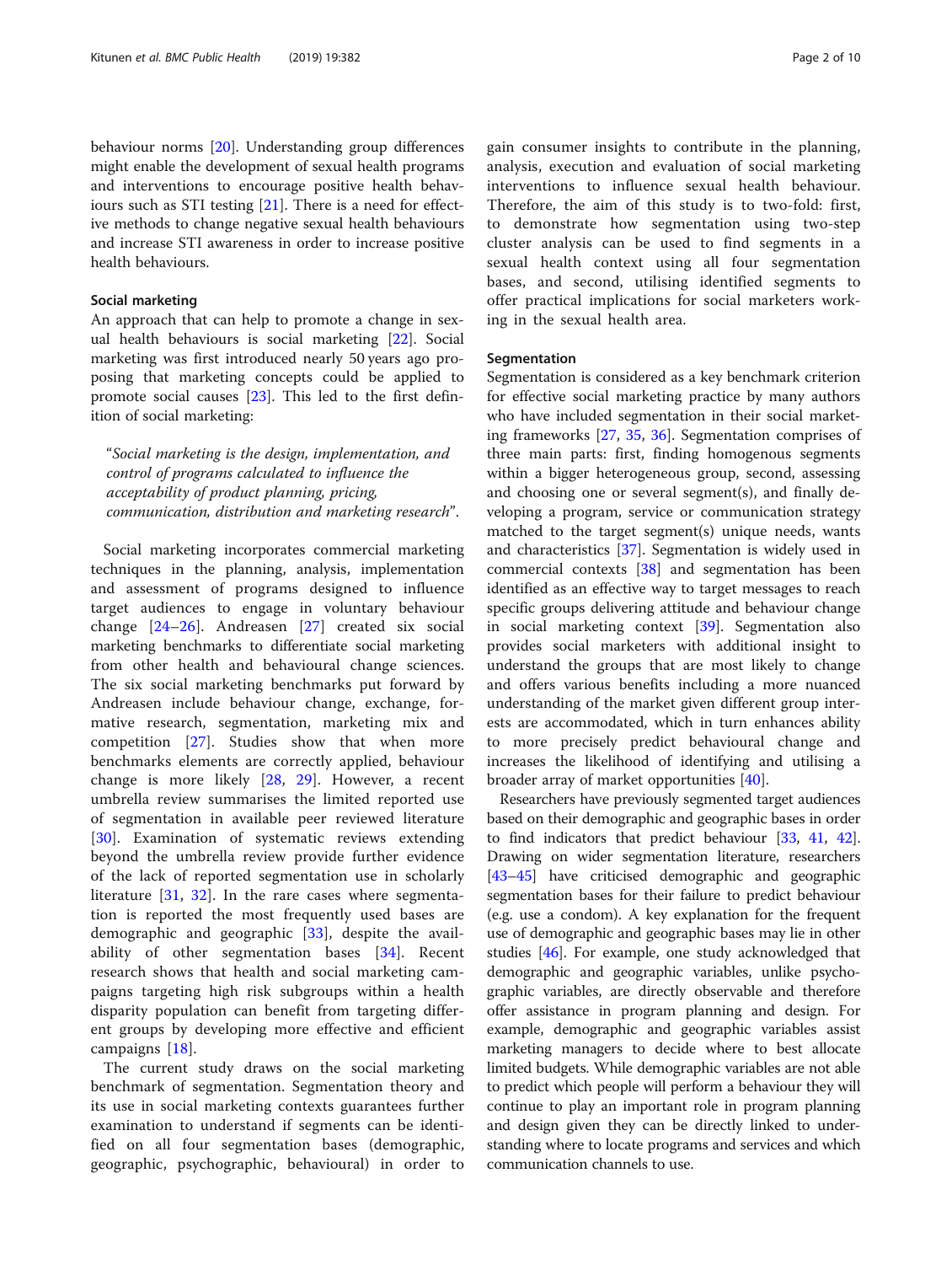Analyses focussing on demographic and geographic variables restrict insights into the types of people (education status, gender, income levels) and the places lived; all of which are directly observable. Limiting segmentation insights into demographic and geographic measures prevents an understanding of how and why the target audience currently behaves from emerging. Acknowledging the potential to develop a more explanatory and predictive approach, psychographic and behavioural variables have recently been incorporated in segmentation analysis [[26](#page-8-0), [44,](#page-8-0) [47](#page-8-0)–[49](#page-8-0)]. For example, a recent study indicates the importance of psychographic and behavioural variables stating that these variables were the most important measures in segment formation based on the predictor importance score while demographics were less important [\[47](#page-8-0)]. This finding is supported in an active school travel context where psychographic and behavioural variables were once again key in segment formation [[50\]](#page-8-0). Delivering insights into what people think and understand about how and why current behaviours occur, offers the potential to improve prediction of behaviours in addition to extending insights that can be used during program planning and design. The inclusion of psychographics and behaviours in segmentation formation delivers information on behaviours performed and the underlying psychological and social reasons potentially driving the behaviour in addition to observable demographic and geographic variables.

Taken together, a review of previous peer reviewed literature indicates limited application of segmentation in health prevention and behavioural change research more broadly. Moreover, limited research attention has been directed towards psychographic and behavioural segmentation bases. Researchers [\[46\]](#page-8-0) suggest the use of combined segmentation variables (demographics, psychographics, geographic and behavioural variables) is warranted. The omission of psychographic and behavioural bases restricts the insights that can be gained by to inform sexual health program planning and implementation. A key gap in understanding may be addressed through the use of all four segmentation bases. To date, only a few studies have utilised all four segmentation bases [[49](#page-8-0), [51,](#page-8-0) [52\]](#page-8-0). Therefore, the purpose of this study is to report whether segments can be formed on the basis of all four segmentation bases in a sexual health context. Consistent with prior research [[50](#page-8-0)] the two-step cluster analysis method is employed to assess measures capturing all four segmentation bases, namely demographics (age, household type), psychographic (STI understanding, self-efficacy), behaviour (risky sexual encounters, tested or treated for STIs) and geographic (region). Additionally, this study demonstrates how additional information collected can be reported by segment providing a rich dashboard of information to inform program design and planning.

#### **Methods**

This study used a convenience, cross-sectional sample located in one Australian state, namely Queensland. The target population for this study were young people aged between 15 and 29 years old. As previously stated, this study employed measures representing all of the four segmentation bases, namely demographic, geographic, psychographic and behavioural variables. Measures assessed in this study included previously used sexual health behaviour measures sourced from the literature, namely, experience of risky sexual encounters [[9](#page-8-0)], being tested or treated for STIs [\[8](#page-8-0)], knowledge and understanding of STIs [\[53\]](#page-8-0) and self-efficacy [[54\]](#page-8-0). Other measures included were age, household type and region. All measures employed in cluster analysis exhibited zero to low correlations  $(r > 0.3)$  as recommended by Dolnicar et al. [\[55](#page-8-0)]. Following cross-sectional research design, an online survey of approximately 15 min in length was utilised to collect data from university students located at South East Queensland and non-university students across the state and in metro and regional areas of Queensland, Australia. An additional file shows the survey in detail (see Additional file [1](#page-7-0)).

University student sample was recruited via broadcast email including research project description and link to the survey, and also in person on campuses to collect data from students who were currently enrolled at University. Participants were offered an equal chance of winning one of ten \$50 vouchers and coffee vouchers valued at \$3.80 each for students completing the survey on campus to incentivise their participation in line with the recommendations of Dillman et al. [[56\]](#page-8-0). Following the ethical approval central administration of 10 Queensland universities were contacted; five universities agreed to support and assist data collection and data was received from three South East Queensland universities (33% university response rate). In total, 458 students responded to the study online, while 268 were intercepted across two university campuses between August 3 and 17, 2017. To ensure a broad cross section of 15–29 year olds two panel providers (Q&A and Student Edge) were used to recruit a profile to ensure coverage of the entire state including sufficient representation across both metro and regional areas. A total of 1451 surveys were collected.

Knowledge and understanding of STIs and self-efficacy were measured using an eleven-point Likert scale  $(0 =$  Strongly Disagree and  $10 =$  Strongly Agree) with an additional option for "Not Applicable/ Don't know". Knowledge and understanding of STIs [[53\]](#page-8-0)  $(a = 0.91)$  and self-efficacy  $(a = 0.92)$  measures showed good internal reliability exceeding the recommended levels. Self-efficacy items were sourced from Shaweno et al. [\[57](#page-8-0)] and included statements such as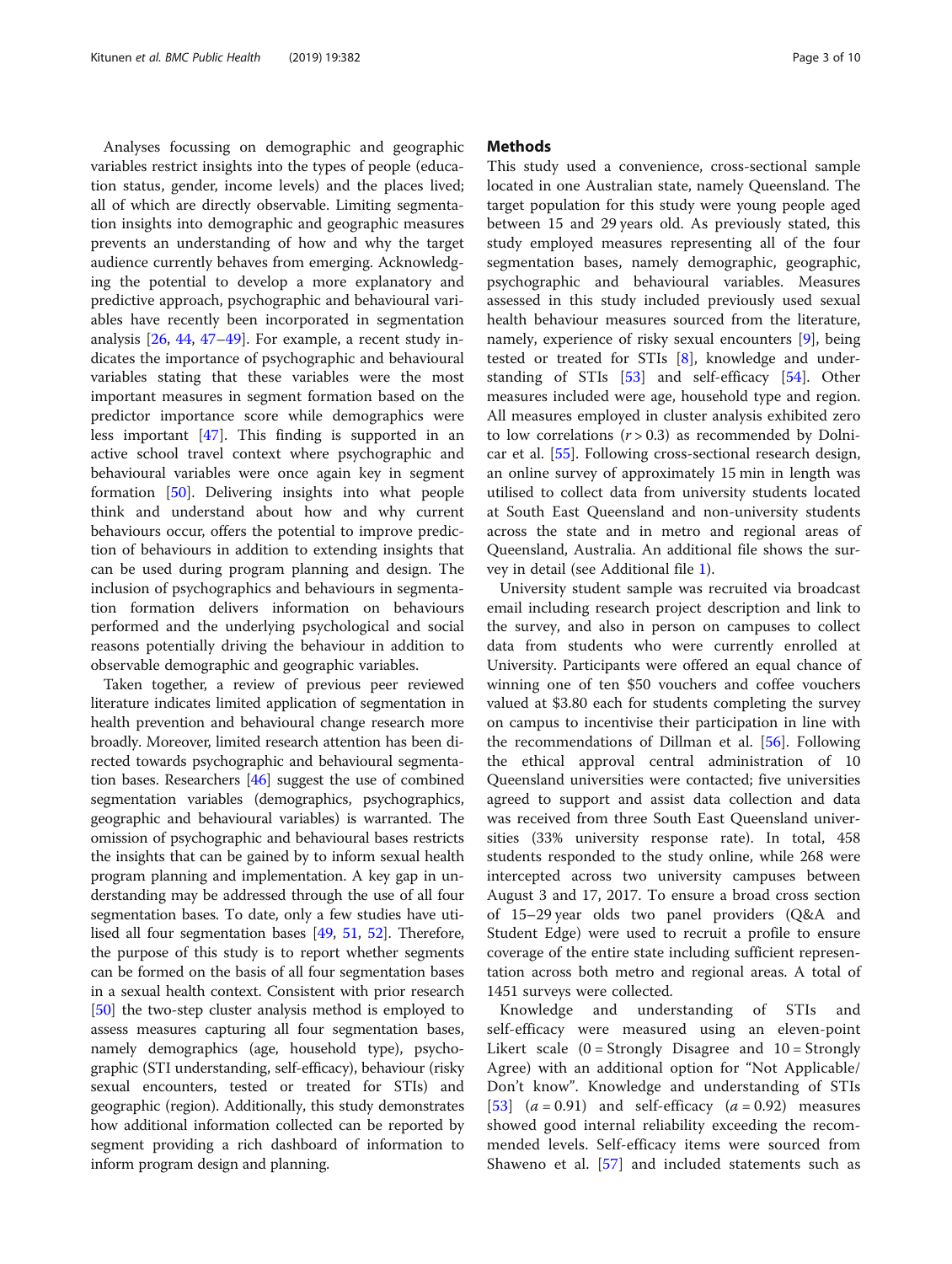"I feel confident discussing condom usage with a partner", "I am confident that I would use a condom during sex even after drinking alcohol" and "I would insist on using condoms during sex, even if my partner didn't want to." Respondents were asked in Yes/No format to report risky sexual health and STI testing and treatment behaviours. Risky sexual health behaviours which were summed into an index (0–7) included reporting of anal sex, anonymous sex, casual sex, group sex (3 or more people), having sex while drunk, having sex while high and having sex with someone via a hook up app [\[9](#page-8-0)]. STI testing and treatment was summed into an index (0–2) for reports of ever being tested for STI and ever being treated for an STI [[8\]](#page-8-0).

Power analysis was conducted on the basis of the F-test – ANOVA: Fixed effects, omnibus, one-way, using G\*Power software 3.0.10 [[58\]](#page-8-0), which was especially developed for sample size calculation. Sample size was calculated with 80% power and  $p < 0.01$  for 0.10 effect size. Protocol of power analysis reported that 1395 participants were needed to detect differences among segments.

After data collection and data cleaning, two-step cluster analysis was employed with IBM SPSS Statistics 25 to identify homogenous subgroups in the population. Two-step cluster analysis is considered the most appropriate technique for this study due its exploratory nature, particularly since the number and the members of the clusters are unknown [[59\]](#page-8-0). Additionally, two-step cluster analysis forms segments based on both categorical and continuous data [\[60](#page-9-0)] offering an ability to simultaneously consider a wide and diverse range of measures and it is able to process large sample sizes [[61\]](#page-9-0). Two-step cluster analysis has been previously used to identify segments in adolescent populations [\[44](#page-8-0)], tourism segments [[62\]](#page-9-0), to explore health behaviours [[63](#page-9-0)] and coping with psychological stress [\[64](#page-9-0)]. The analysis was implemented using 7 segmentation variables. The measure to respondent ratio was within recommended guidelines [[65\]](#page-9-0), exceeding the recommended 1 to 100 ratio. First, original cases were grouped into pre-clusters based on log-likelihood distance [\[66](#page-9-0)]. This was then reduced to the best number of clusters based on the Schwartz's Bayesian information criterion (BIC) [\[60](#page-9-0)]. Segments were validated using a split sample to ensure the cluster formation was consistent in a half sized sample. Chi-square and One-way ANOVA tests were conducted on the categorical and continuous variables to examine group differences.

#### Results

Two-step cluster analysis produced a sample  $(n = 1451)$ with a silhouette measure of cohesion and separation of

0.2. A silhouette measure of cohesion and separation of more than 0.0 is needed for the within-cluster distance and the between cluster distance to be valid [[60](#page-9-0)]. Three segments were identified (see Table [1](#page-4-0)) and a segment solution with seven segmentation variables was confirmed as the final solution. After validation of segments, chi-square tests were conducted on categorical variables with statistical differences noted for the seven variables included with the segment model. ANOVA tests were conducted on continuous variables (e.g. tested or treated for STIs and risk sex behaviours), revealing significant differences between segments based on all of the continuous variables.

Two variables were found to be highly important to cluster formation in this study: age (Importance  $= 1.00$ ) and the type of household where respondents live (Importance = 0.53). Also respondents experience of risky sexual encounters (Importance = 0.16) and ever being tested or treated for STIs (Importance  $= 0.14$ ) were relatively important in cluster formation. Each segment will now be discussed in turn drawing on wider available research data to derive a detailed understanding of the identified segment (see Table [2](#page-4-0)).

Segment one termed "Sexually experienced" is the largest and the oldest segment (94% are aged 22 and over). This segment is the most sexually active with 88% of respondents reporting an active status and that they have had sex with one or more partners in the past 3 months (87%). This segment is the most likely to have been tested (47%) and treated (12%) for STIs even though most of them haven't been tested recently with almost half of this segment being tested for STIs more than one year ago (47%). However, testing is seen the norm with 35% thought that they should get tested and one in four (26%) being regular testers. This segment is the most likely of the three segments to indulge in risky sexual behaviours with 2 in 3 respondents reporting having had sex while drunk (67%) and one in five reporting anonymous sex (20%). Few respondents in this segment report knowing a lot about STIs. For example, between 10 and 32% of respondents in this segment report knowing a lot about HIV (31%), genital herpes (23%), chlamydia (21%), genital warts (12%), and other STIs. Respondents in this segments consider Internet (79%) the key source of information along with friends and peers (65%). Insights reported for segment one are con-sistent with Senior et al. [[10\]](#page-8-0) who identified that young people possess greater risk of STIs and have a lower knowledge of correct safe sex behaviour.

While respondents in this segment report the highest rates of risky sexual encounters and STI testing and treatment they report the lowest rates of self-efficacy when compared to segments two and three. Self-efficacy refers to perceptions of one's ability to perform the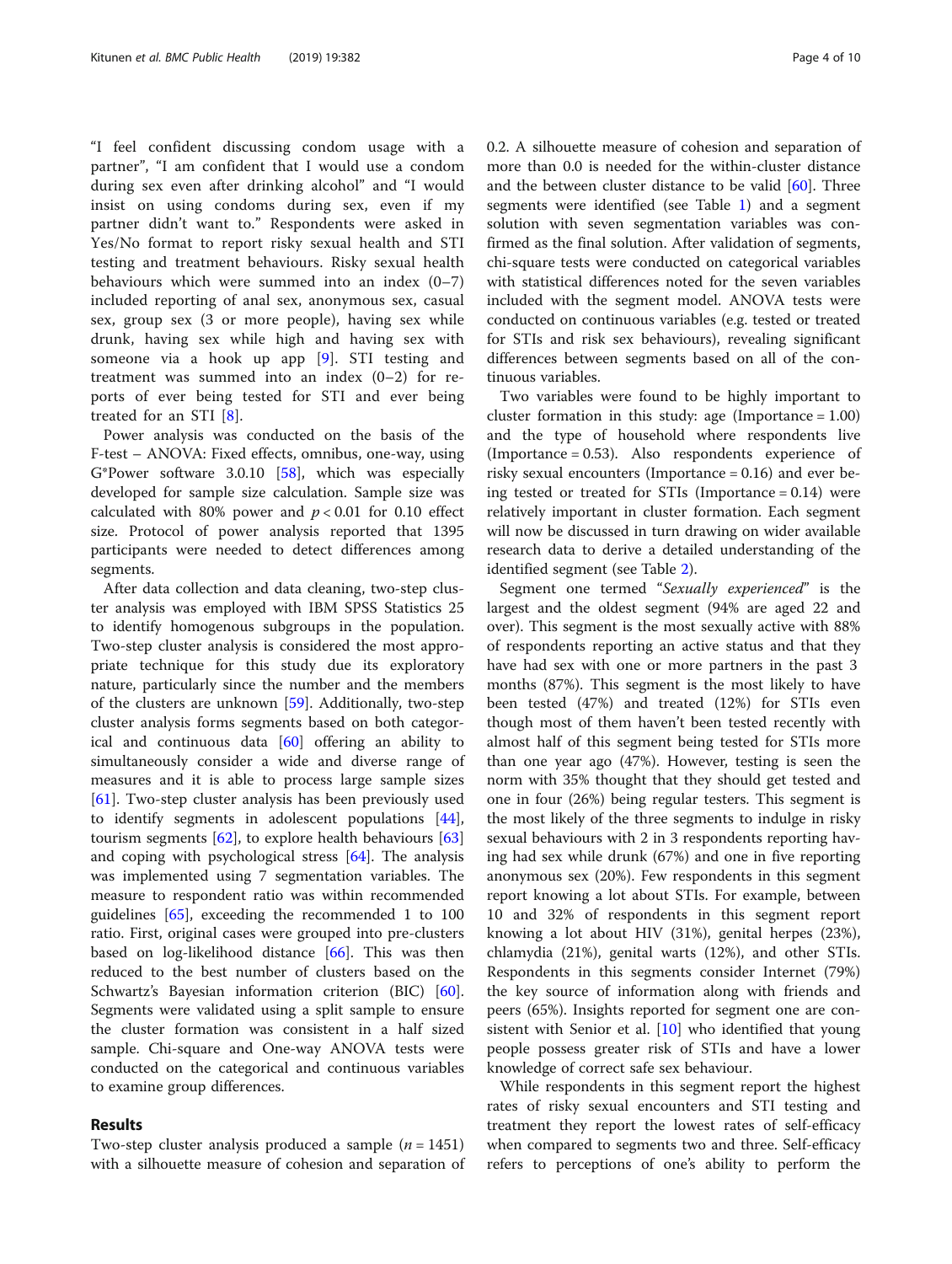| $.000*$ |
|---------|
|         |
| $.000*$ |
| $.000*$ |
| $.000*$ |
| $.000*$ |
| $.000*$ |
| $.000*$ |
|         |

<span id="page-4-0"></span>Table 1 Summary of two-step cluster analysis results

Note  $*_{p}$  < .001

behaviour [\[54](#page-8-0)]. Segment one, arguably the most experienced segment in terms of sex, unsafe sex, STI treatment and testing, report the lowest ability to insist on using condoms when not wanted by a partner  $(M = 7.4)$  or when things were getting intense  $(M = 7.3)$ . This segment reported a lower ability to use condoms when high  $(M = 6.8)$  and when they were drunk  $(M = 6.8)$ and importantly this segment was most likely to disagree that using a condom can be fun  $(M = 5.7)$ . Attitudes towards sex are largely positive with respondents reporting being comfortable with their sexuality  $(M = 8.4)$ , enjoying sex  $(M = 8.2)$  and seeing sex as an expression of intimacy  $(M = 8.1)$ .

The second segment – "Climbing the sexual ladder"  $(n = 423)$  are young adults aged 18–21 years old. Many in this segment are sexually active (68%) and report having sex with one or more partners in the past three months (83%). When compared to segment one, respondents in this segment have had significantly less risky sexual encounters, and they reported less STI testing and treatment. Nearly half (41%) reported having sex while drunk and one in three report having casual sex (30%). One in ten reported having anonymous sex (10%) and 16% reported having sex after using a hook up app. Respondents in this segment had a reasonably high knowledge of STIs reporting knowing a lot about HIV (34%), genital herpes (24%), chlamydia (23%) and genital warts (17%). Similarly to segment one respondents in this segment haven't been tested recently but most of them have been tested within the past year (34%) and testing is seen as the norm with 34% thought that they should get tested and 29% were regular testers.

**Table 2** Three segment solution – demographic & geographic variables

|                                                         | <b>Total 100%</b><br>$n = 1451$ | Sexually experienced<br>43.1% $n = 626$ | Climbing the sexual ladder<br>29.2% $n = 423$ | STI unawares<br>$27.7\% n = 402$ | р    |
|---------------------------------------------------------|---------------------------------|-----------------------------------------|-----------------------------------------------|----------------------------------|------|
| Region                                                  |                                 |                                         |                                               |                                  | .000 |
| Inner                                                   |                                 | 11.7%                                   | 2.6%                                          | 12.4%                            |      |
| City                                                    |                                 | 78%                                     | 97.2%                                         | 74.6%                            |      |
| Outer/remote                                            |                                 | 10.4%                                   | 0.2%                                          | 12.9%                            |      |
| Age                                                     |                                 |                                         |                                               |                                  | .000 |
| 15 to 17                                                |                                 | 1.3%                                    | 0%                                            | 100%                             |      |
| 18 to 21                                                |                                 | 5.6%                                    | 100%                                          | 0%                               |      |
| 22 to 25                                                |                                 | 45.5%                                   | $0\%$                                         | 0%                               |      |
| 26 to 29                                                |                                 | 47.6%                                   | 0%                                            | 0%                               |      |
| Household type                                          |                                 |                                         |                                               |                                  | .000 |
| I live at home with my parent/s                         |                                 | 17.7%                                   | 57%                                           | 98.8%                            |      |
| I live alone                                            |                                 | 8.1%                                    | 4.7%                                          | 0%                               |      |
| I live in a shared household                            |                                 | 23.6%                                   | 19.6%                                         | 0%                               |      |
| I live with my partner                                  |                                 | 27.3%                                   | 8.5%                                          | 0%                               |      |
| I am a single parent                                    |                                 | 2.1%                                    | 0%                                            | 0%                               |      |
| I am in a couple with children at home                  |                                 | 18.5%                                   | 0%                                            | 0%                               |      |
| I live in shared student accommodation (e.g. on campus) |                                 | 1.6%                                    | 9.2%                                          | 0.7%                             |      |
| Other                                                   |                                 | 1%                                      | 0.9%                                          | 0.5%                             |      |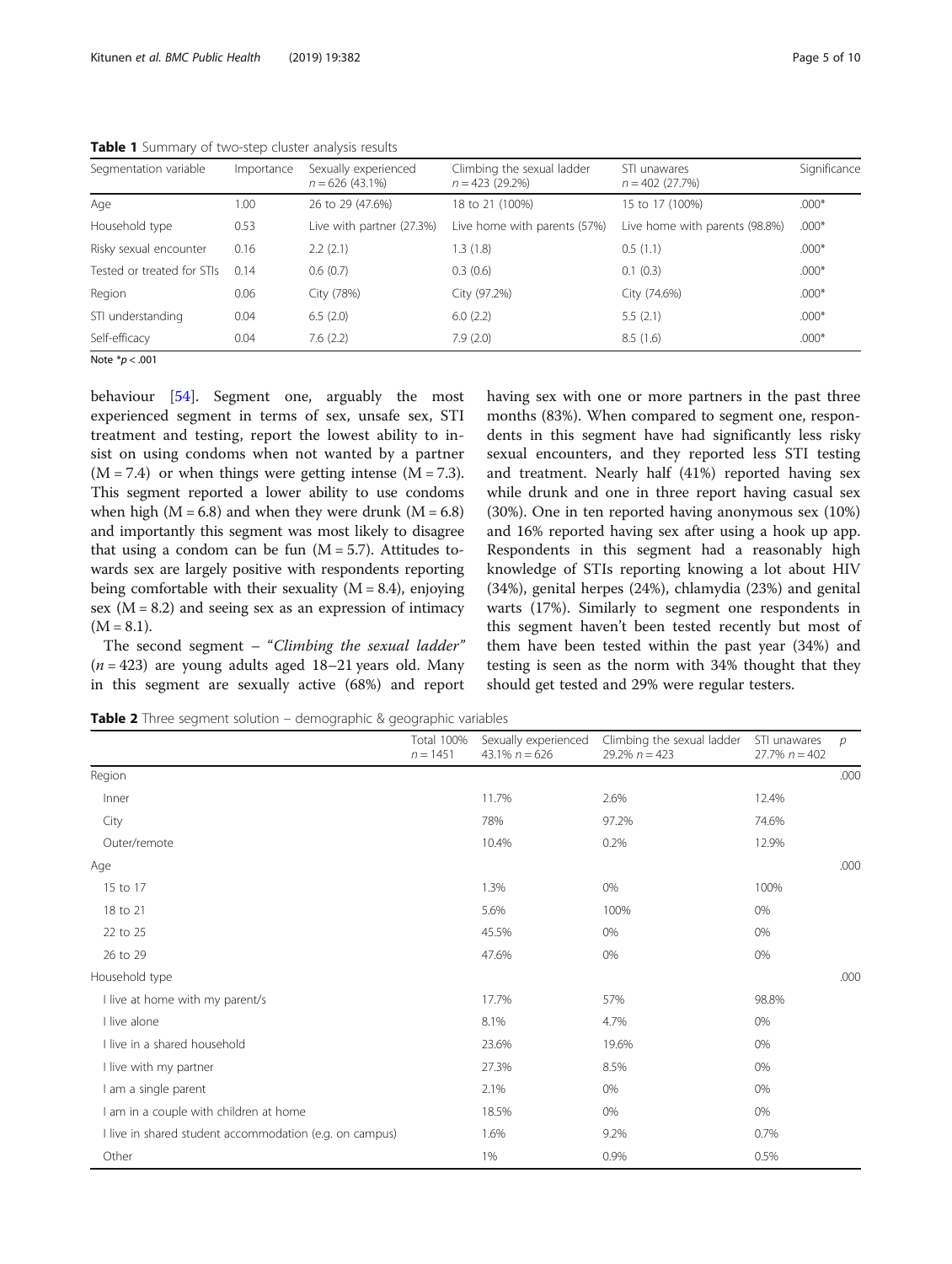In comparison to segment one, segment two reported higher self-efficacy rates. Segment two, which reports less sexual experience, lower levels of unsafe sex, STI treatment and testing when compared to segment one report higher abilities to insist on using condoms when not wanted by a partner  $(M = 7.8)$  or when things were getting intense  $(M = 7.6)$ . When compared to segment one this segment reported a higher ability to use condoms when high  $(M = 7.1)$  and when they were drunk  $(M = 7.3)$ . When compared to segment one this segment were more likely to agree that using a condom can be fun  $(M = 6.3)$ . Attitudes towards sex a largely positive but slightly less when compared to segment one. Segment two reported enjoying sex  $(M = 8.3)$ , being comfortable with their sexuality  $(M = 8.0)$ , being able to form respectful sexual relationships  $(M = 8.0)$  and seeing sex as an expression of intimacy  $(M = 7.9)$ .

When compared to segments one and two the third segment – "STI *unawares*" are the least sexually active and they report the lowest levels of risky sexual behaviours. In segment three, majority of (42%) 15–17 year olds report being sexually active and few report having anonymous sex (3%) or sex with someone via a hook up app (3%). While majority of this segment had one partner over the past three months (71%) respondents in this segment have a moderate awareness of STIs with nearly a third reporting knowing a lot about HIV (29%) followed by genital herpes (19%), chlamydia (18%) and pubic lice (13%). Respondents in this segment haven't been tested for STIs recently but most of them within the past three months (35%), which is more recently than the other two segments. This segment also sees testing as the norm with majority saying they thought they should get tested (42%). Of note, knowledge of STI treatment  $(M = 4.4)$  and STI testing are lowest in this group  $(M = 5.3\%)$ . Similar to segments one and two, segment three are most likely to use the Internet and friends as key STI information sources.

In comparison to segments one and two, segment three reported highest self-efficacy rates. Even though being the least sexually experienced and reporting the lowest levels of STI treatment and testing out of the three segments respondents report highest ability to use condoms to avoid getting  $STIs$  ( $M = 9.1$ ), highest abilities to use condoms when things were getting intense  $(M =$ 8.6) or insist on using condoms when not wanted by partner  $(M = 8.5)$ . Out of all of the segments this segment were most likely to agree that using a condom can be fun  $(M = 6.4)$  and that they would use condom even if it was less fun  $(M = 8.5)$ .

When applied to safe sex and STIs, segmentation analysis drawing on all four segmentation bases was able to identify three meaningful segments. Insights gained from segmentation analysis indicate that sexual experience is the distinguishing factor for segments. Sexually experienced (and generally older) people know more about STIs and feel less able (lower self-efficacy) to have conversations about safe sex. In contrast, those with less sexual experience report the highest levels of confidence to have safe sex conversations and the lowest level of knowledge about STIs in general and importantly STI testing and treatment.

#### **Discussion**

Limited research is available in peer reviewed literature reporting on segmentation practice, a core social marketing feature [[27\]](#page-8-0). The aim of this study was to establish if distinct segments were evident in a sexual health context drawing from measures sourced from four segmentation bases extending application of segmentation to all recommended bases [\[46\]](#page-8-0). This study indicates how researchers can use two-step cluster analysis to identify segments, which are represented by a group of individuals who share similar characteristics that differ from other groups in the larger heterogeneous target audience. Further, this study demonstrates how available information can be used delivering a dashboard to inform program design and planning.

Three different segments were discovered with behavioural and demographic variables being the most important variables in cluster formation. All variables were significantly different suggesting differences in all modelled segmentation variables between the three segments. The results of this study support the use of all four bases as recommended in segmentation theory to identify segments [[46\]](#page-8-0). The current study differs from most segmentation studies [[67](#page-9-0), [68](#page-9-0)] given that all four segmentation bases were used. This is an improvement on studies that use three or less segmentation bases [[69,](#page-9-0) [70](#page-9-0)] or studies that do not use segmentation at all. In the past, in the rare instances where segmentation use is reported in peer reviewed social marketing studies [[71\]](#page-9-0), demographic and geographic variables have dominated practice [[67](#page-9-0), [68\]](#page-9-0). The addition of both psychographic and behavioural variables in this study highlighted the dominant role of sexual experience in segment formation. The combination of reported behaviours, STI understanding and self-efficacy in addition to age, provides a more holistic and nuanced view of groups (segments) and the measures driving this distinction. Consideration of multiple measures ( $n = 7$  in this study) permitted knowledge, sexual and STI behaviours, attitudes towards STIs and self-efficacy to be considered along with age (demographic) and places lived (geographic). Past research extending social marketing bases and employing two-step cluster analysis has identified the importance of psychographic and behavioural variables in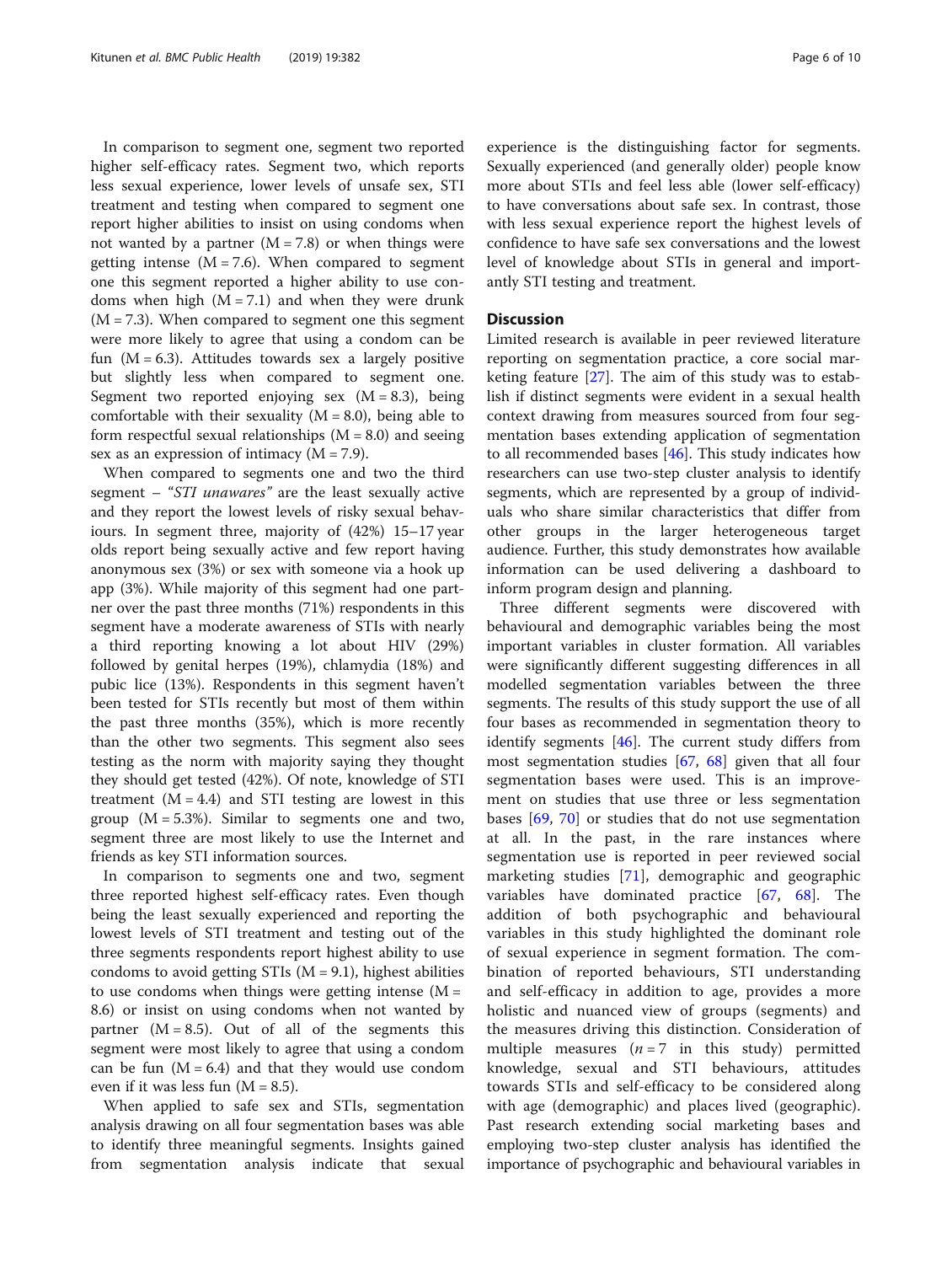cluster formation. In Dietrich et al. and Schuster et al. [\[44](#page-8-0), [50\]](#page-8-0) psychographic and behavioural variables were the most important measures in segment formation based on the predictor importance score. The results of this study underpin the importance of continued inclusion of the demographic base based on the importance this base had along with behaviour on age. Together, these studies do indicate that the behavioural base is essential in cluster formation.

This study has important implications for social marketing and research practice. The method reported in this study, two-step cluster analysis, offers one segmentation method for social marketing. Two-step cluster analysis provides a comprehensive description of segments that can guide program development. Segmentation can be applied to better customise the design of intervention programs to cater to the needs of different segments, with the aim to increase correct safe sex behaviour and hence contribute to STI prevention. Formative research can assist in developing an appropriate social marketing mix catering to the different wants, needs and characteristics of the identified segments. For example, given identification of three segments social marketers could next embark on co-design with each segment (for an example of this approach see Dietrich et al.) [[72\]](#page-9-0) to ensure meaningful programs are built catering to the unique needs and wants of each segment group. Further, insights into safe sex practices of different segments can be acquired through quantitative and qualitative data to then customise better social marketing programs for different target audiences.

This study contributes to knowledge outlining an approach to segmentation, namely two-step cluster analysis applied to all four segmentation bases that can be utilised to identify groups to inform programs development and implementation. Segmentation in social marketing offers a meaningful opportunity for future research to extend market insights and the use of all four segmentation bases arguably is expected to help enhance behaviour change.

Insights gained indicate group differences which can be used to guide medical service decisions and behavioural change program planning and design. Segment one reported risky sexual practices with rates of risky behaviours, sexual activity, STI testing and STI treatment far higher than segments two and three. While differences are evident that can be used to inform program planning and design there are commonalities that deserve attention throughout the broader population. Insights gained in the current study indicate that there is a lack of knowledge and understanding on the topic of sexual health and related behaviours. Medical service provision, public health, education and other behavioural change fields need to be engaged to overcome misperceptions and knowledge deficits.

From a social marketing standpoint segment one may warrant targeting with a targeted condom use program focussed on making condom use more fun. Innovative and fun delivery methods could be considered. For example, a social media approach could be used to promote condom use through engagement with the target audience. With the increasing use of the Internet and mobile devices the promotion of sexual health programs through digital media offers large potential in a young adult population. Digital media can be customised for specific populations and communities and it gives an opportunity for self-directed learning through private use [\[73](#page-9-0)].

## Limitations and future research

Taken together, this study aimed to investigate the applicability of segmentation within the context of improving the safe sex behaviour of young people in Queensland, Australia. The results indicated three distinct segments in a sexual health context. Respondents within these segments had significantly different sexual behaviours, STI testing and treatment behaviours, demographic, geographic and psychographic profiles. However, the generalisability of the results to a broader Australian context is limited given this study used a convenience, cross-sectional sample limited to one Australian state. It is recommended to implement a larger national or international scale study to extend understanding and to permit generalisability of results.

A methodological limitation arising in this study centred on the items used to explore sexual behaviour in 15–29 year olds. Some lines of questioning were not applicable for some or many respondents (e.g. respondents who aren't sexually active) and question structure resulted in high levels of missing data in some lines of questioning. Missing data is not treated in two-step cluster analysis and as such some measures could not be used in segmentation analysis in the current study. Improved question framing to ensure items are relevant to all respondents and pilot testing of developed surveys is recommended in future studies permitting all measures to qualify for segmentation analysis.

Additionally, it was not examined if the identified segments in this study respond to a sexual health social marketing program differently. Use of a longitudinal research design is recommended to enable an examination of response for each of the identified segments in this study to a social marketing intervention targeting safe sex behaviour for young people. This study provides a basis for future research examining the applicability and usefulness of all four segmentation bases in segmentation approaches aiming to change the safe sex behaviour of young people.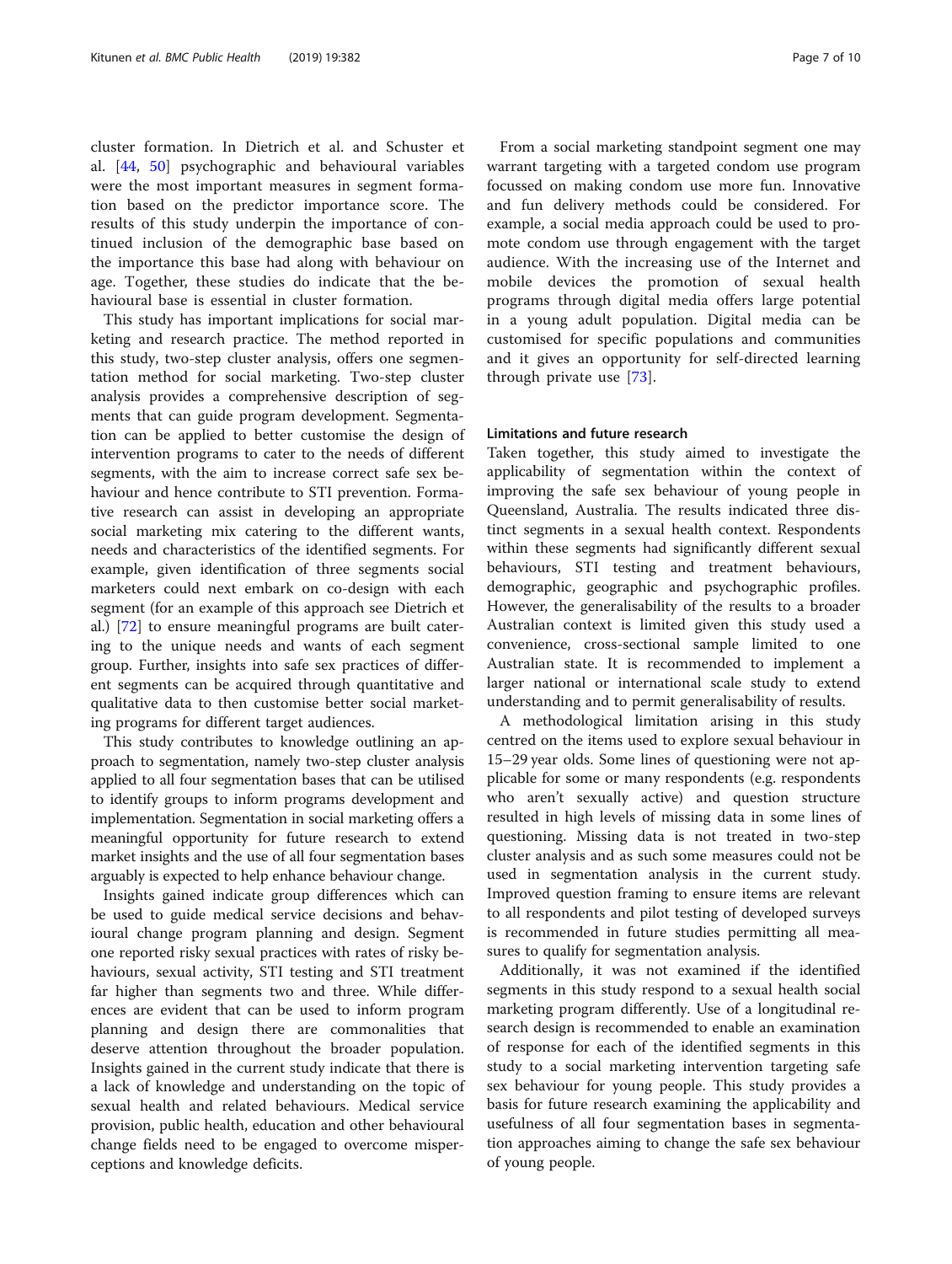<span id="page-7-0"></span>The current study is not theoretically informed. The inclusion of theory in social marketing is recommended as a social marketing benchmark practice [\[74](#page-9-0)] and this represents an additional opportunity for future research. Research indicates that when theory is used in social marketing practice [\[75](#page-9-0), [76\]](#page-9-0) the extent of theory use is limited [[77\]](#page-9-0). Recent examples showcasing the use of the Theory of Interpersonal Behaviour and the Theory of Planned Behaviour in conjunction with two-step cluster analysis are available [\[50,](#page-8-0) [78](#page-9-0)]. Luca & Suggs and Truong et al. [[75](#page-9-0), [76](#page-9-0)] highlight commonly used theories in social marketing. Future research is recommended to test the array of theories to understand their ability to identify segments and importantly in time increase behavioural change outcomes.

The predictive capability of demographic and geographic variables to predict behaviour has been challenged elsewhere [[43,](#page-8-0) [45](#page-8-0)]. Future longitudinal research is recommended to examine the predictive capacity of each of the four segment bases and on behavioural change. Understanding which variables and bases are associated with behavioural change can inform segmentation practice. In addition, field trials that apply segment driven insights may deliver further empirical evidence to assist social marketing to understand which approach delivers optimal outcomes.

#### Conclusions

This study examined young people aged 15–29 in Queensland, Australia to gain segment level insights to demonstrate the potential for segments derived from four bases to be combined with available data for the purposes of informing social marketing program design. Social marketers can measure variables across all four segmentation bases to identify smaller homogenous segments within a larger heterogeneous target audience. Insights gained can be used to deliver a dashboard that in turn can be used to generate specific programs to target the wants and needs of each group, which in turn is expected to enhance behavioural change [\[28,](#page-8-0) [29\]](#page-8-0). This study highlighted the importance of behavioural variables in segmentation, given the importance of these variables in segment definition, comprehension and understanding.

## Additional file

[Additional file 1:](https://doi.org/10.1186/s12889-019-6696-2) Online survey. Queensland Health Sexual Health Formative Research 2017 Quantitative Questionnaire. Survey with Queensland residents about their sexual health and wellbeing. (PDF 523 kb)

# Abbreviation

STI: Sexually Transmissible Infection

#### Acknowledgments

We would like to thank Yannick van Hierden for his support in data collection, and all adolescent and young adult Queenslanders who participated in the study.

#### Funding

This project was funded by Queensland Health. Queensland Health was not involved in data collection. Queensland Health provided feedback in designing survey questionnaire and in writing the manuscript.

#### Availability of data and materials

The data that support the findings of this study are available from Enhance Research but restrictions apply to the availability of these data, which were used under license for the current study, and so are not publicly available. Data are however available from the authors upon reasonable request and with permission of Enhance Research.

#### Authors' contributions

MK, SRT, GZ and MP conceived and designed the study, AK and SRT analysed the data. AK and SRT interpreted the data. AK and SRT drafted the manuscript. AK, SRT, MK, AB, GZ and MP revised critically the manuscript and approved the final version of the manuscript. All authors read and approved the final manuscript.

#### Ethics approval and consent to participate

Ethics approval (2017/272) was sought from the Griffith University ethics committee prior to commencement of data collection. The essential information of the study, including its purpose and procedures, the benefits and risks to participate and right to decline participation in the study was clearly stated on information sheet that was accessible via link on the cover page of the online survey. Therefore, the submission of the online survey was regarded as consent to participate in the study. The consent of a parent or responsible adult was obtained prior to collecting information from participants below 18 years of age.

#### Consent for publication

Not applicable.

#### Competing interests

The authors declare that they have no competing interests.

#### Publisher's Note

Springer Nature remains neutral with regard to jurisdictional claims in published maps and institutional affiliations.

#### Author details

<sup>1</sup>Social Marketing @ Griffith, Griffith University 170 Kessels Road Nathan, Qld, Brisbane 4111, Australia. <sup>2</sup> Enhance Research, 30 Misterton Street Fortitude Valley Qld, Brisbane 4006, Australia. <sup>3</sup>Queensland Health, 33 Charlotte Street, Brisbane, Queensland 4000, Australia.

#### Received: 5 November 2018 Accepted: 25 March 2019 Published online: 05 April 2019

#### References

- 1. Denison HJ, Bromhead C, Grainger R, Dennison EM, Jutel A. Barriers to sexually transmitted infection testing in New Zealand: a qualitative study. Aust N Z J Public Health. 2017;41(4):432–7.
- 2. Haggerty CL, Gottlieb SL, Taylor BD, Low N, Xu F, Ness RB. Risk of sequelae after Chlamydia trachomatis genital infection in women. J Infect Dis. 2010;201(Supplement\_2):S134–S55.
- 3. Harvey SM, Oakley LP, Washburn I, Agnew CR. Contraceptive method choice among young adults: influence of individual and relationship factors. J Sex Res. 2018:1–10.
- 4. Abel G, Brunton C. Young people's use of condoms and their perceived vulnerability to sexually transmitted infections. Aust N Z J Public Health. 2005;29(3):254–60.
- 5. Australian Institute of Health and Welfare. Young Australians: their health and wellbeing. Canberra: Australian Institute of Health and Welfare; 2011.
- 6. Fagan P, McDonell P. Knowledge, attitudes and behaviours in relation to safe sex, sexually transmitted infections (STI) and HIV/AIDS among remote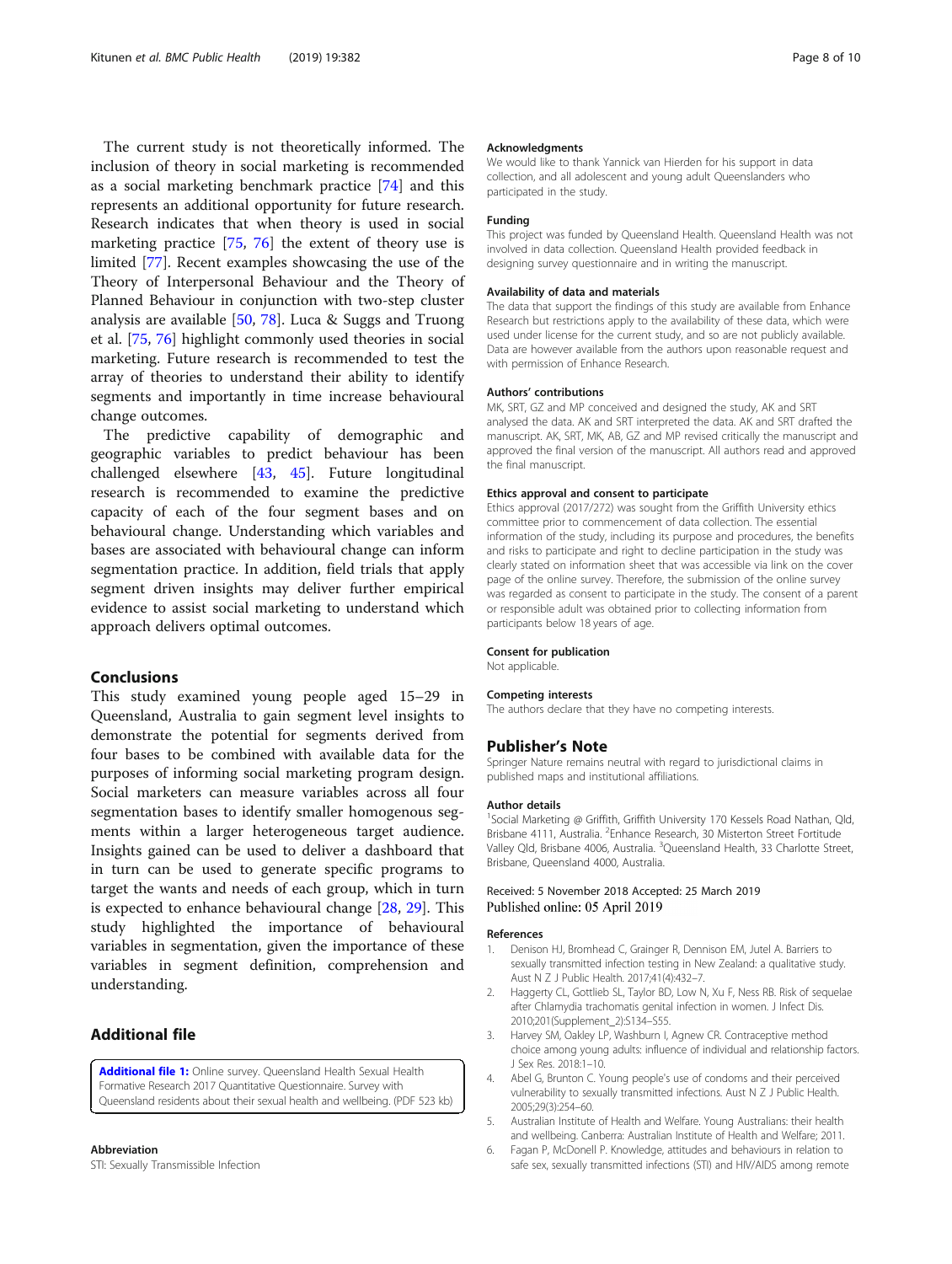<span id="page-8-0"></span>living north Queensland youth. Australian and New Zealand journal of public health. 2010;34(s1).

- 7. Kang M, Skinner R, Usherwood T. Interventions for young people in Australia to reduce HIV and sexually transmissible infections: a systematic review. Sex Health. 2010;7(2):107–28.
- 8. Lim MS, Hellard ME, Aitken CK, Hocking JS. Sexual-risk behaviour, selfperceived risk and knowledge of sexually transmissible infections among young Australians attending a music festival. Sex Health. 2007;4(1):51–6.
- 9. Lim MS, Hellard ME, Aitken CK, Hocking JS. Surveillance of STI risk behaviour among young people attending a music festival in Australia, 2005–08. Aust N Z J Public Health. 2009;33(5):482–4.
- 10. Senior K, Helmer J, Chenhall R, Burbank V. 'Young clean and safe?'young people's perceptions of risk from sexually transmitted infections in regional, rural and remote Australia. Cult, Health Sex. 2014;16(4):453–66.
- 11. Kirby Institute. HIV, viral hepatitis and sexually transmissible infections in Australia: annual surveillance report 2017. Sydney: Kirby Institute. 2017;UNSW Sydney; 2017.
- 12. Centres for Disease Control and Prevention. Sexually transmitted disease surveillance 2011 report. Atlanta: 2012; Department of Health and Human Services; 2008.
- 13. Health Protection Agency. Sexually transmitted infections and young people in the United Kingdom: 2008 report. London: Centre for Infections; 2008.
- 14. Public Health Agency of Canada. Report on sexually transmitted infections in Canada: 2008. Ottawa: Centre for Commicable Diseases and Infection Control; 2008.
- 15. The Institute of Environmental Science and Research Ltd. Sexually transmitted infections in New Zealand: annual surveilance report 2012. Porirua: Ministry of Health; 2012.
- 16. Slater C, Robinson AJ. Sexual health in adolescents. Clin Dermatol. 2014; 32(2):189–95.
- 17. Sabato T. HIV in young adults: an exploration of knowledge and risk. Coll Stud J. 2015;49(3):427–37.
- 18. Lee YO, Jordan JW, Djakaria M, Ling PM. Using peer crowds to segment Black youth for smoking intervention. Health Promot Pract. 2014;15(4):530–7.
- 19. Sussman S, Pokhrel P, Ashmore RD, Brown BB. Adolescent peer group identification and characteristics: a review of the literature. Addict Behav. 2007;32(8):1602–27.
- 20. Pokhrel P, Brown BB, Moran MB, Sussman S. Comments on adolescent peer crowd affiliation: a response to cross and fletcher (2009). J Youth Adolesc. 2010;39(2):213–6.
- 21. Denison HJ, Bromhead C, Grainger R, Dennison EM, Jutel A. What influences university students to seek sexually transmitted infection testing?: a qualitative study in New Zealand. Sex Reprod Healthc. 2018;16:56–60.
- 22. Donovan R, Henley N. Principles and practice of social marketing: an international perspective. Cambridge: Cambridge University Press; 2010.
- 23. Kotler P, Zaltman G. Social marketing: an approach to planned social change. J Mark. 1971:3–12.
- 24. Andreasen AR. The life trajectory of social marketing: some implications. Mark Theory. 2003;3(3):293–303.
- 25. Lefebvre RC. Social marketing and social change: strategies and tools for improving health, well-being, and the environment. US: Wiley; 2013.
- 26. Rundle-Thiele S. Looking back and moving forwards: an agenda for social marketing research. Recherche et Applications en Marketing (English Edition). 2015;30(3):128–33.
- 27. Andreasen AR. Marketing social marketing in the social change marketplace. J Public Policy Mark. 2002;21(1):3–13.
- 28. Carins JE, Rundle-Thiele SR. Eating for the better: a social marketing review (2000–2012). Public Health Nutr. 2014;17(07):1628–39.
- 29. Xia Y, Deshpande S, Bonates T. Effectiveness of social marketing interventions to promote physical activity among adults: a systematic review. J Phys Act Health. 2016;13(11):1263–74.
- 30. Kubacki K, Rundle-Thiele S, Pang B, Carins J, Parkinson J, Fujihira H, et al. An umbrella review of the use of segmentation in social marketing interventions. In: Kubacki K, Rundle-Thiele S, Dietrich T, editors. Segmentation in. Social Marketing: Springer; 2017.
- 31. Rd A, Rundle-Thiele S, Parkinson J, Arli D. The use of the major components of social marketing: a systematic review of tobacco cessation programs. Soc Mark Q. 2017;3:232–48.
- 32. Almosa Y, Parkinson J, Rundle-Thiele S. Littering reduction: a systematic review of research 1995–2015. Soc Mark Q. 2017;3:203–22.
- 33. Dibb S. Up, up and away: social marketing breaks free. J Mark Manag. 2014;30(11–12):1159–85.
- 34. Tkaczynski A, Rundle-Thiele SR, Prebensen NK. Segmenting potential naturebased tourists based on temporal factors: the case of Norway. J Travel Res. 2015;54(2):251–65.
- 35. French J, Blair-Stevens C. Social marketing national benchmark criteria. National Social Marketing Centre: UK; 2006.
- 36. Lefebvre RC, Flora JA. Social marketing and public health intervention. Health Educ Behav. 1988;15(3):299–315.
- 37. Donovan RJ, Egger G, Francas M. TARPARE: a method for selecting target audiences for public health interventions. Aust N Z J Public Health. 1999; 23(3):280–4.
- 38. Dietrich T, Rundle-Thiele S, Kubacki K. Segmentation in social marketing: springer; 2017.
- 39. Albrecht TL. Advances in segmentation modeling for health communication and social marketing campaigns. J Health Commun. 1996;1(1):65–80.
- 40. Kotler P. Marketing management: analysis, planning, implementation, and control; 1988.
- 41. Park JS, Lee J. Segmenting green consumers in the United States: implications for green marketing. J Promot Manag. 2014;20(5):571–89.
- 42. Ukenna S, Nkamnebe AD, Nwaizugbo IC, Moguluwa SC, Olise MC. Profiling the environmental sustainability-conscious (ESC) consumer: proposing the SPP model. J Mgmt & Sustainability. 2012;2:197.
- 43. Cha S, McCleary KW, Uysal M. Travel motivations of Japanese overseas travelers: a factor-cluster segmentation approach. J Travel Res. 1995;34(1):33–9.
- 44. Dietrich T, Rundle-Thiele S, Leo C, Connor J. One size (never) fits all: segment differences observed following a school-based alcohol social marketing program. J Sch Health. 2015;85(4):251–9.
- 45. Johns N, Gyimothy S. Market segmentation and the prediction of tourist behavior: the case of Bornholm. Denmark J Travel Res. 2002;40(3):316–27.
- 46. Tkaczynski A, Rundle-Thiele SR, Beaumont N. Segmentation: a tourism stakeholder view. Tour Manag. 2009;30(2):169–75.
- 47. Dietrich T, Rundle-Thiele S, Schuster L, Drennan J, Russell-Bennett R, Leo C, et al. Differential segmentation responses to an alcohol social marketing program. Addict Behav. 2015;49:68–77.
- 48. Gordon R, Butler KA, Magee CA, Waitt GR, Cooper P. Using value theory for segmentation in social marketing. 2015.
- 49. Mathijssen J, Janssen M, van Bon-Martens M, van de Goor I. Adolescents and alcohol: an explorative audience segmentation analysis. BMC Public Health. 2012;12(1):742.
- 50. Schuster L, Kubacki K, Rundle-Thiele S. A theoretical approach to segmenting children's walking behaviour. Young Consum. 2015;16(2):159–71.
- 51. Babbin S, Velicer W, Paiva A, Brick LA, Redding C. Replicating cluster subtypes for the prevention of adolescent smoking and alcohol use. Addict Behav. 2015;40:57–65.
- 52. Tomcikova Z, Madarasova Geckova A, Van Dijk JP, Reijneveld SA. Characteristics of adolescent excessive drinkers compared with consumers and abstainers. Drug Alcohol Rev. 2011;30(2):157–65.
- 53. DiClemente RJ, Wingood GM, Rose ES, Sales JM, Lang DL, Caliendo AM, et al. Efficacy of sexually transmitted disease/human immunodeficiency virus sexual risk–reduction intervention for African American adolescent females seeking sexual health services: a randomized controlled trial. Arch Pediatr Adolesc Med. 2009;163(12):1112–21.
- 54. Bandura A. Self-efficacy: toward a unifying theory of behavioral change. Psychol Rev. 1977;84(2):191.
- 55. Dolnicar S, Grün B. Methods in Segmentation. In: Dietrich T, Rundle-Thiele S, Kubacki K, editors. Segmentation in Social Marketing. 1. Singapore: Springer; 2017.
- 56. Dillman DA, Smyth JD, Christian LM, ProQuest E. Internet, phone, mail, and mixed-mode surveys: the tailored design method. 4th ed. Hoboken: Wiley; 2014.
- 57. Shaweno D, Tekletsadik E. Validation of the condom use self-efficacy scale in Ethiopia. BMC Int Health Hum Rights. 2013;13(1):22.
- 58. Faul F, Erdfelder E, Lang A-G, Buchner A. G\* power 3: a flexible statistical power analysis program for the social, behavioral, and biomedical sciences. Behav Res Methods. 2007;39(2):175–91.
- 59. Chan MF, Chung L, Lee AS, Wong WK, Lee G, Lau CY, et al. Investigating spiritual care perceptions and practice patterns in Hong Kong nurses: results of a cluster analysis. Nurse Educ Today. 2006;26(2): 139–50.